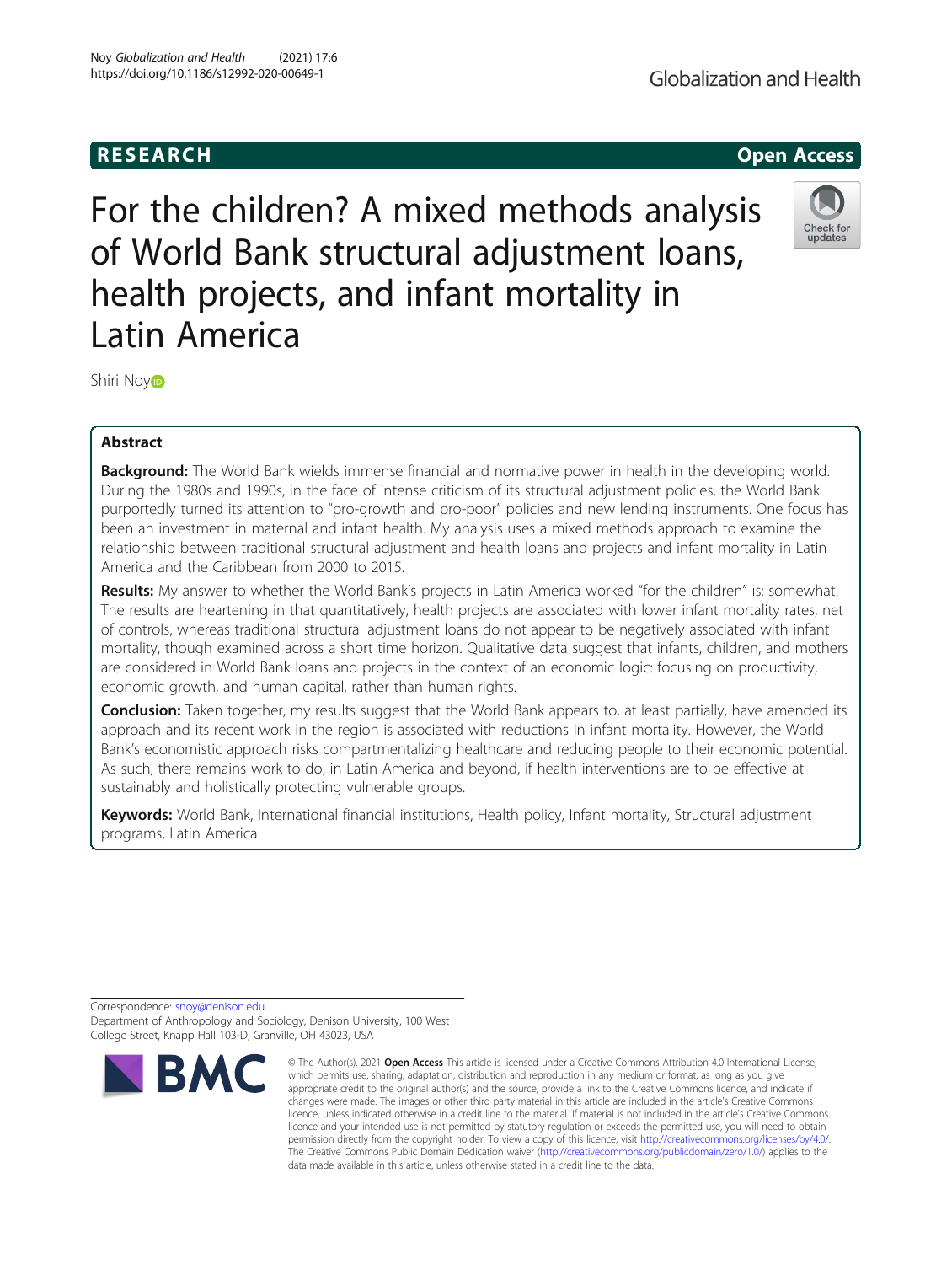The effect of international financial institutions on health policies and population health outcomes has received intense attention in recent years [[10,](#page-11-0) [16,](#page-11-0) [25](#page-11-0), [40](#page-11-0), [41\]](#page-11-0). Scholars have argued that structural adjustment programs, promoting neoliberal, pro-market reforms, have historically had adverse effects on health outcomes. Other research finds that the effects on national policies and outcomes beyond population health, such as public health expenditures, may be variable, especially across world regions but also across international financial institutions (IFIs, e.g. the International Monetary Fund as compared with the World Bank). The World Bank, historically the largest single external funder of global health [\[46\]](#page-11-0), has deepened and broadened its engagement with health in developing countries in recent decades. Latin America, in particular, has often served as "laboratory" of sorts for World Bank and government partnerships [[33](#page-11-0)] and the World Bank remains the largest single external funder of global health in Latin America, though this is not true across all world regions [\[40](#page-11-0)]. However, we know little about the relationship between World Bank loans and projects and health outcomes in the region, despite information about historical deleterious effects of structural adjustment programs on health in sub-Saharan Africa.

This article begins to fill this gap by conducting a mixed methods analysis of World Bank projects and infant mortality and framing of infant and maternal health in Latin America. Using regression models that control for selection bias, I find that World Bank structural adjustment programs are not associated with higher rates of infant mortality, as scholars have found they are in sub-Saharan Africa, and in contrast to findings that IMF structural adjustment programs are positively related to infant mortality globally. To contextualize this finding, I examine the framing of health and maternal and infant health in select loan project documents and find variability: while the World Bank appears sensitive to population health risks the logic is still economistic: health is framed as a desirable investment because of its effect on the labor pool and economic growth. These findings suggest that we need to revisit our information about the World Bank's work in health, and provides insight about how programs that favor economic growth and stability may be pursued without corresponding declines in population health.

## Background

### The World Bank and health

While the proliferation of new and large global health funding agencies, perhaps foremost the Bill and Melinda Gates foundation, has changed the funding landscape of global health, international organizations remain important actors in the field [[36](#page-11-0)]. The World Bank remains a

uniquely powerful agency for several reasons. First, in some regions, such as Latin America, it remains the single largest external funder of health [[40\]](#page-11-0). Second, while its share of international health funding may be diminishing among new funders, the World Bank still wields a powerful and singular voice among its global health peers. Its historical domination of the global health funding field (since it began direct lending for health in 1980) means that it has built up a reputation over many years and is still regarded as an important authority in this field. Third, it conducts important data gathering and disseminating work: many development scholars use statistics compiled by the World Bank—the World Development Indicators, and its technical and other projects may be the only data gathered in developing countries about particular disease and health challenges in some places. Fourth, its funding mechanisms of providing loans with attached conditions, together with its status as a funder of last resort to national governments means it can suggest (and sometimes impose) measures on countries in return for funding [[9](#page-11-0)].

The World Bank and other IFIs have been criticized for taking a neoliberal approach: one that prizes market mechanisms and efficiency over state involvement and equity concerns [[32\]](#page-11-0). Despite its stated goal of "pro-poor and pro-growth" efforts the Bank has been heavily censured for its development work. Among the more salient concerns are allegations that it prioritizes the concerns of the U.S., Europe, and other developed countries over those of developing, low- and middle-income countries [[1\]](#page-10-0). Related, it has been charged with a lack of sensitivity to developing country needs and priorities, and criticized for not being attentive to issues of gender, sexuality, and other important dimensions of inequality and oppression. Finally, the World Bank has been accused of pursuing economic growth at the expense of people in instituting draconian structural adjustment programs leading to poverty and unemployment, though the Bank counters there are short-term challenges in the pursuit of long-term growth and has pursued new lending instruments [[20,](#page-11-0) [23](#page-11-0)].

Existing analyses of structural adjustment programs often treat the World Bank and IMF interchangeably since they both have utilized structural adjustment policies. However, this may be a mistake because of their different purposes and agendas, as well as foci [\[1](#page-10-0)]. Scholars are increasingly recognizing that the World Bank's work is variable across regions and sectors, in addition to being different from that of the IMF. There is reason to believe that the effects of its loans and projects varies not only across countries, world regions, over time, but also across domains [[40\]](#page-11-0). That is, pushes to privatize state-led industries may have different effects than implementing education and health projects, which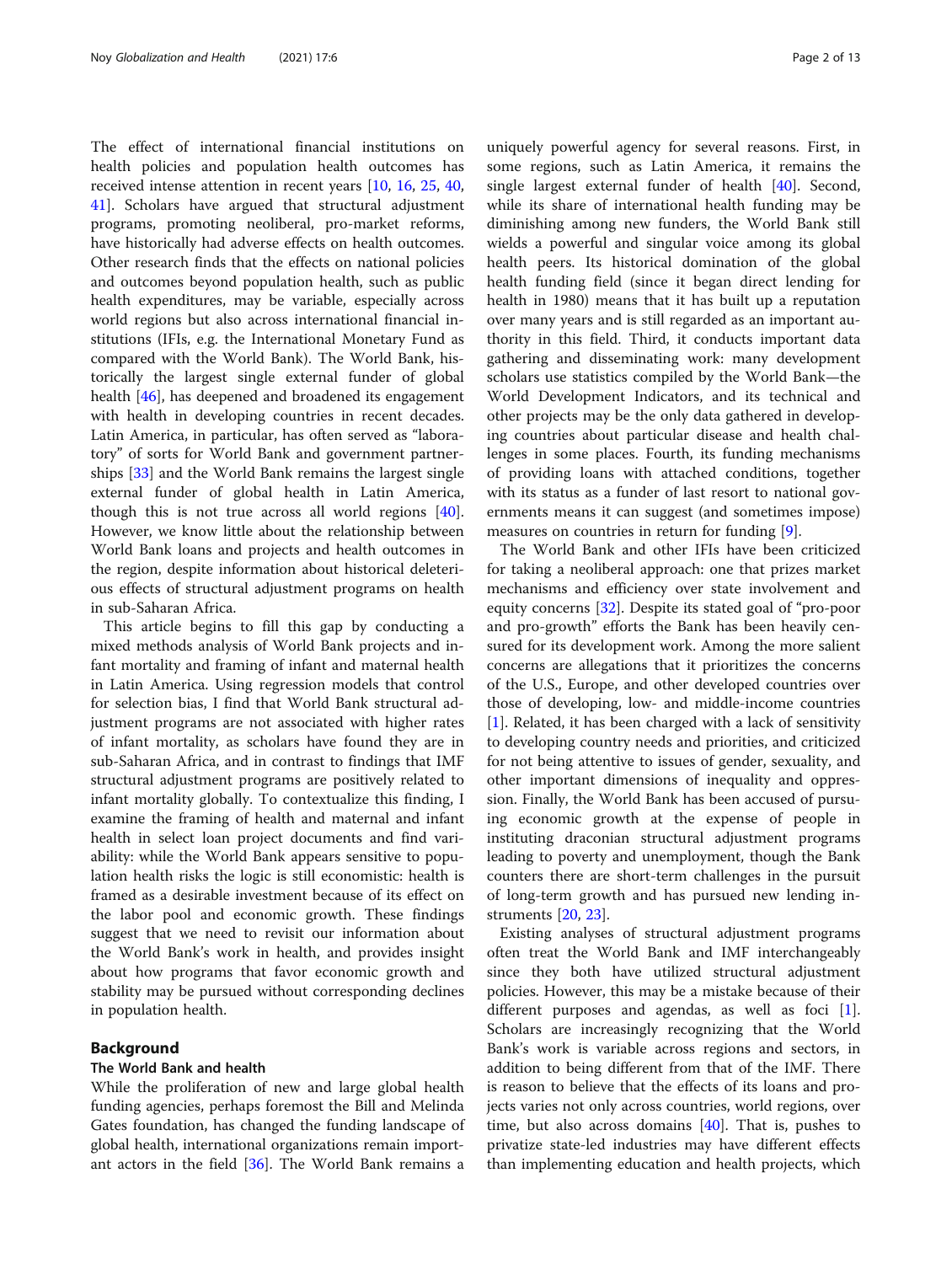in turn may be different from each other. In health, recent research suggests that the World Bank has been increasingly pushing what many consider progressive ideas, such as supporting universal healthcare and concerning itself with equity in health [[15](#page-11-0)] as well as supporting important domestic poverty alleviation programs more specifically in Latin America, such as the Progresa-Oportunidades program in Mexico [[38](#page-11-0)]. Recent evidence from the developing world suggests that World Bank funding is associated with better health outcomes, such as access to water and infant mortality, further supporting indications of movement in the right direction [\[13,](#page-11-0) [19\]](#page-11-0).

## Structural adjustment and infant mortality: trends and exceptions

Despite these strides on the part of the World Bank, there is considerable evidence that structural adjustment programs may have had adverse effects on infant mortality. In particular, previous research has found that in sub-Saharan Africa the presence of World Bank, African Development Bank, and IMF projects has adverse effects on maternal and infant mortality [[10,](#page-11-0) [47\]](#page-11-0), demonstrative of its organized hypocrisy [\[56](#page-12-0)]. A recent, broader review found that structural adjustment programs limit access to quality healthcare, and adversely impact maternal and infant health [[54](#page-12-0)]. This important research is often focused on the IMF and largely based on insights from Africa, and particularly sub-Saharan Africa (cf. [\[11,](#page-11-0) [53,](#page-12-0) [65\]](#page-12-0)). However, it is unclear whether and how these trends may extend to other world regions, such as Latin America.

There is some reason to believe that patterns in sub-Saharan countries and other developing regions may not track identically to Latin America. First, there is evidence that while structural adjustment programs and IFI loans have reduced public commitments to health in the form of government health expenditures in the developing world [[26\]](#page-11-0), these effects have not been as evident in Latin America, even across different time periods [\[22](#page-11-0), [24,](#page-11-0) [39,](#page-11-0) [40](#page-11-0)]. Second, much of the literature has focused on the IMF [[14,](#page-11-0) [50\]](#page-12-0), rather than the World Bank, whose structural adjustment programs may have different effects given the different mandates of these institutions and the World Bank's explicit focus on health. Third, the World Bank operates via regional offices suggesting variable approaches across global regions and even within regions, country offices may have different priorities. Therefore, the Bank's work is different across countries, and often contingent on government needs, capacity, and agendas with Latin American countries sometimes challenging structural adjustment efforts [\[35](#page-11-0), [41\]](#page-11-0). Fourth, the World Bank has changed its approach over time, and has amended its tactics (though the extent is debatable), never abandoning its focus on economic growth but increasingly focused on being "pro-poor" in addition to being "pro-growth" and concerning itself with social inequities along gender lines, for example [\[3](#page-11-0)]. It has also updated its lending instruments, including adopting development policy financing that combines and merges several lending instruments including structural adjustment which have been shown to be related to positive social sector outcomes [\[5\]](#page-11-0).

Additionally, World Bank interventions and recommendations could also positively influence health outcomes, for example, fiscal decentralization which is a popular World Bank policy recommendation is associated with better infant health outcomes in Colombia (though these effects are stronger in wealthier municipalities, [[49](#page-12-0)]). Finally, Latin America has been a political and social laboratory of sorts, in terms of democratization, economic development, and also in some ways in terms of the World Bank's work in the region [[21](#page-11-0), [33,](#page-11-0) [57](#page-12-0)]. The question of whether regional patterns in Latin America mirror those of other developing countries and whether there have been changes in recent years requires empirical exploration and has important implications for our understanding of the World Bank's work in global health and health outcomes, such as infant mortality.

### Infant mortality, health, and development

Infant mortality has long been of interest to both health researchers and development scholars. It is an important indicator not only of population health but of broader national conditions such as national health and economic systems and of social development. Infant mortality also captures governments' commitments to vulnerable segments of the population who lack, for example, political agency via voting, as is the case of infants and children. In particular, infant mortality is an indicator of prenatal and postnatal care, but is also suggestive of roadways and transportation, access to physicians and other health professionals, vaccination, poverty and nutrition, and other important public goods. As such, examining infant mortality conveys important information about the state of health in particular countries as well as about levels of development. In many ways, infant mortality and other health indicators may more accurately capture development than economic indicators like GDP (which albeit related) do not address questions of vulnerability, inequality nor questions of how growth and wealth may translate to population health and social well-being.

Infant mortality has increasingly been used to capture development in a single, summary metric, and has become particularly popular among international agencies because of its encompassing nature. Indeed, the Millennium Development Goals (MDGs) and Sustainable Development Goals (SDGs) both focus on maternal and infant mortality as an important goal of broader national development. The SDGs, and their predecessor the MDGs authored by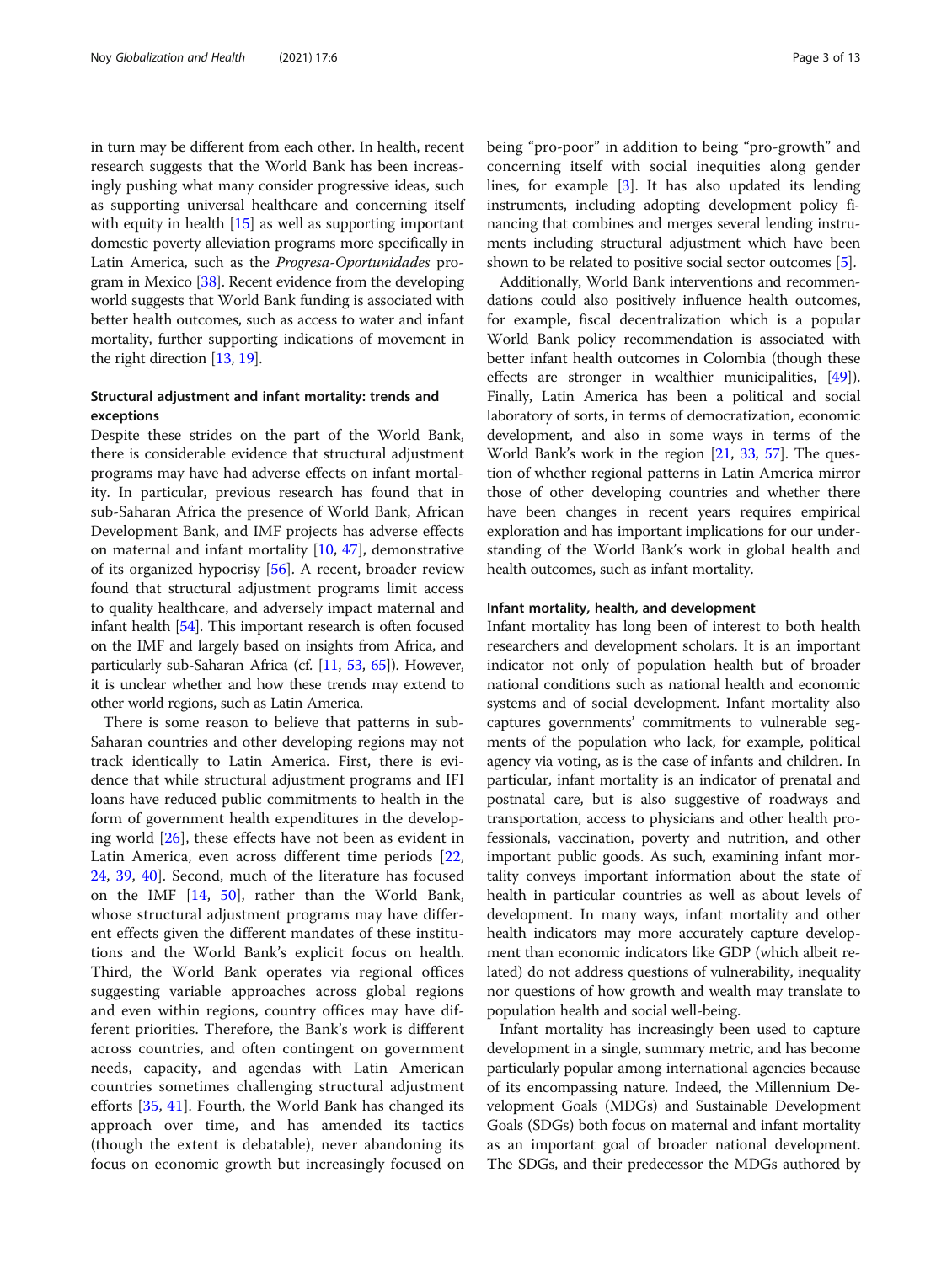the UN, may be the most well-known development indicators globally, and have fueled countless publications, conferences, and country-level competitiveness in reaching benchmarks. In particular, the SDGs set a goal to reduce infant mortality and maternal mortality to certain benchmarks by 2030 [[55](#page-12-0)]. However, there is a danger that this focus on maternal and infant mortality may be caught up in other neoliberal discourses, and that investments in mothers and children are parsed away from the broader contextual features of health and other economic systems. Additionally, there is a concern that this focus on mothers and children follows a utilitarian logic, where the primary concern is with expanding future labor pools, following a human capital rather than rights-based approach  $[6, 10, 41]$  $[6, 10, 41]$  $[6, 10, 41]$  $[6, 10, 41]$  $[6, 10, 41]$  $[6, 10, 41]$ . That is, if a focus on mothers and children is divorced from broader conversations about inequality, gender, and social protection it risks first, alienating broader support (for example, from upper and middle-class segments of society) putting it at danger of becoming a temporary measure, and second, failing to address systemic issues by providing "band aid" solutions to the underlying causes of infant mortality [[41\]](#page-11-0).

While this focus on gender in international aid and development organizations is not new, dating back to the 1960s and 1970s [\[27\]](#page-11-0), the focus on mothers and children and in particular their health, has intensified given the focus on these metrics in the MDGs and SDGs [\[34\]](#page-11-0). While authored by the UN they have been enthusiastically embraced by the World Bank, a member if UN system. In these ways, the World Bank contributes to and delineates global health priorities globally and especially in developing countries, which also inform its lending and investment practices and may be associated with differential health outcomes.

## Data and methods

In order to examine the relationship between World Bank structural adjustment and health projects and infant mortality in Latin America I utilize a mixed methods approach drawing on both qualitative and quantitative data. In particular, I use a sequential mixed methods design [[12](#page-11-0)] where the quantitative data provide an overview of regional trends while qualitative data gleaned from World Bank project and loan documents serve to help illustrate and provide additional insight about the patterns of the quantitative data.

First, I draw on country-level quantitative data for countries in the region over time between 2000 and 2015. Second, to contextualize regression results I utilize policy documents to examine the framing and discussion of infant mortality in World Bank projects in the region during the same time period.

## Quantitative data and analytic strategy: infant mortality, structural adjustment, and health loans

Regional quantitative data is drawn from the World Development Indicators for 18 Latin American and Caribbean<sup>1</sup> countries over 16 years: 2000 to 2015  $[63]$  $[63]$ . The data is unbalanced panel data, meaning that there is missing information for some country-years owing to unavailable data on at least one of the variables used in the analysis. Infant mortality, the dependent variable, is captured as the rate of infant mortality for children under a year of age per 1000 live births from the World Development Indicators [[63\]](#page-12-0). My primary independent variable of interest is the presence in a given countryyear of a World Bank structural adjustment loan (SALs). I also examine the presence of the World Bank health projects. These variables were coded from the World Bank projects database, for a SAL by whether it as identified as a structural adjustment loan (including programmatic structural adjustment loans). Health projects were coded according to the type of loan (these include adaptable program loans, emergency recovery loans, health sector adjustment loans, investment project financing, learning and innovation loans, sector investment and maintenance loans, and specific investment loans) as well as primary sector and years were coded based on start and end years in the dataset, provided as board approval and closing dates  $[64]$  $[64]$ .<sup>2</sup> The health projects are heterogeneous, as the examples below demonstrate, including projects that focus on insurance and financing, others that target particular diseases, such as HIV/AIDS while some focus on maternal health. Overall, structural adjustment loans lasted an average of 20 months and averaged \$242 million in total amount, while health projects lasted an average of 70 months and with an average of \$114 million in total amount. Finally, I

<sup>&</sup>lt;sup>1</sup>The countries included in the analysis are: Argentina, 2000-2015; Bolivia, 2000–2015; Brazil, 2000–2015; Colombia, 2000–2015; Costa Rica, 2000–2015; Dominican Republic, 2000–2015; Ecuador, 2000– 2015; El Salvador, 2000–2015; Guatemala, 2000–2015; Guyana, 2000– 2015; Haiti, 2000–2015; Honduras, 2000–2015; Jamaica, 2000–2015; Mexico, 2003–2015; Nicaragua, 2000–2015; Paraguay, 2000–2015; Peru, 2000–2015; Venezuela, 2005–2011. <sup>2</sup>

 $2$ The most recent general structural adjustment loan in this data ended in 2009, and the World Bank has since utilized development policy loans (for information on these see [http://www1.worldbank.org/](http://www1.worldbank.org/publicsector/pe/befa05/OP860.htm) [publicsector/pe/befa05/OP860.htm](http://www1.worldbank.org/publicsector/pe/befa05/OP860.htm) and [https://ieg.worldbankgroup.](https://ieg.worldbankgroup.org/topic/development-policy-financing-dpf) [org/topic/development-policy-financing-dpf](https://ieg.worldbankgroup.org/topic/development-policy-financing-dpf)) which include adjustment instruments. In order to examine the robustness of these findings, I also ran the models presented below for the time period ending in 2009. With this limited sample, the coefficients vary in magnitude but the results are consistent with those presented here where in the model including all controls the presence of a SAL does not have a significant association with infant mortality while health projects are associated with lower rates of infant mortality, but only net of controls. Further, I ran the same models after combining structural adjustment with adjustment development policy loans, which yield conclusions that mirror those discussed here.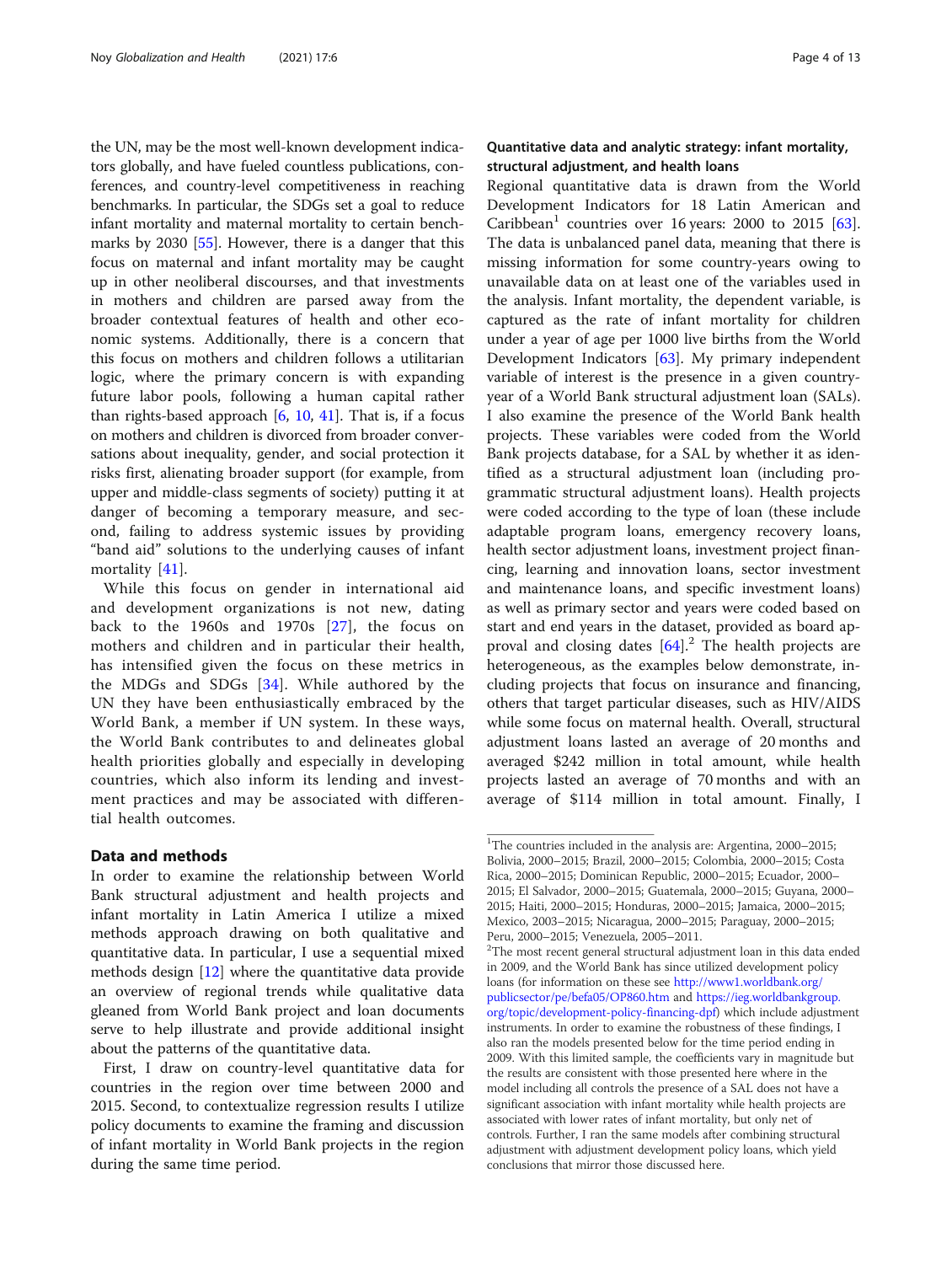<span id="page-4-0"></span>employ a two-step process to calculate and include an Inverse Mills ratio to capture selection bias, detailed below.

I also include a number of controls that capture a variety of economic, political, and social conditions. In particular, I measure public health expenditure per capita to allow for comparability of health spending across heterogeneous economies and populations in the region. I expect that countries with higher national health investments will have lower rates of infant mortality [\[17,](#page-11-0) [37\]](#page-11-0). Similarly, because many of the causes of higher infant mortality are associated with infectious diseases including dysentery, I control for sanitation services. I also control for GDP per capita, to capture country-level economic development, which I expect to be negatively associated with infant mortality. I also utilize a measure for the level of democracy as different types of political regimes have been associated with infant mortality and access to healthcare  $[18]$ , though the relationship is complex [[7\]](#page-11-0). As indicators of globalization I include net Foreign Direct Investment (FDI) and trade volume, the sum of imports and exports, as a percent of GDP. I expect that these measures may be positively related to infant mortality if trade and competition over foreign direct investment drive "race to the bottom" globalization whereby countries compete for foreign investment by reducing commitments to environmental, labor, and social protections [[45\]](#page-11-0). On the other hand, trade and foreign direct investment may bring new knowledge flows, technologies, and strategies and reduce the prices of medical supplies  $([4]$  $([4]$  $([4]$ ; for a recent review of the relationship between trade and health see [[28\]](#page-11-0)). Finally, I include time as year in a linear measure.

To analyze the data, I estimate cross-section timeseries models to examine how the variables detailed above are related to infant mortality rates in Latin American and Caribbean countries. In this regression, the outcome, the infant mortality rate in country  $i$  during year  $t$  is modelled as a function of the presence of a structural adjustment loan  $(SAL_{it})$ , World Bank health projects and controls included in the model  $(C_{it})$ , as well as a linear term for year (t), the constant  $(\alpha_0)$  and an error term  $(\varepsilon_{it})$ .

$$
IMR_{it} = \alpha_0 + \beta_2 SAL_{it} + \beta_3 C_{it} + t + \varepsilon_{it}
$$
 (1)

However, the presence of a World Bank structural adjustment loan in a given country during any particular year is not random: countries must propose projects that the World Bank agrees to fund (often following negotiations). This poses an estimation problem, as the factors that influence whether a country receives a structural adjustment loan may be associated with infant mortality rates. Some of these variables are already accounted for in the model: for example, GDP per capita captures countries' wealth which may associated with both receiving structural adjustment loans and infant mortality. Other variables are harder to operationalize. For example, countries that are motivated to seek structural adjustment loans may also be more likely to address infant mortality as they seek to implement system-wide political reforms. On the other hand, countries seeking structural adjustment loans may be particularly vulnerable and less concerned with social development as compared with economic stability. Indeed, previous analyses have found evidence for selection effects, though these have sometimes focused on the IMF rather than the World Bank and on regions other than Latin America (cf. [[42,](#page-11-0) [51](#page-12-0)]).

In order to address this issue, where those countries that "select" into World Bank loans may be different than those that do not in ways that may also affect the outcome variable of infant mortality, I draw on a variant of Heckman's (1979) two-step approach which may be particularly useful when collinearity is a concern [[43](#page-11-0)] and which first utilizes a probit regression model where the outcome is selecting into World Bank structural adjustment loan. This regression equation can be modelled as:

$$
SAL_{it} = \gamma Z_{it} + \eta_{it} \tag{2}
$$

where Z are the measured covariates which may predict the presence of a World Bank loan in a given county  $i$  in year t and a stochastic component,  $\eta_{it}$ .

The covariates included in this first step, that is,  $Z_{it}$  in eq. (2) are: GDP per capita, democracy score, FDI, trade, external debt stocks, and whether the country had a World Bank structural adjustment loan in the previous year. These variables were selected following existing literature on structural adjustment and substantive considerations. That is, we might expect poorer countries as well as those with higher amounts of debt and also countries that had an active SAL in the previous year to have a SAL in a particular country-year while trade might reduce the probability of having a SAL [[16,](#page-11-0) [40](#page-11-0), [57\]](#page-12-0). A recent review focused on IMF conditionality, using the empirical case of education, suggests that this type of Heckman variant approach is an efficient approach to the issue of selection bias encountered when examining international financial institution projects [[52\]](#page-12-0).

If there is selection bias, the stochastic component  $(\eta_{it})$  in this second eq. (2) will be correlated with the error term  $(\varepsilon_{it})$  in the regression equation predicting the IMR (1). In order to test whether this is the case, I calculate the "inverse mills-ratio" (3) using the following equation where φ is the standard normal density function, Φ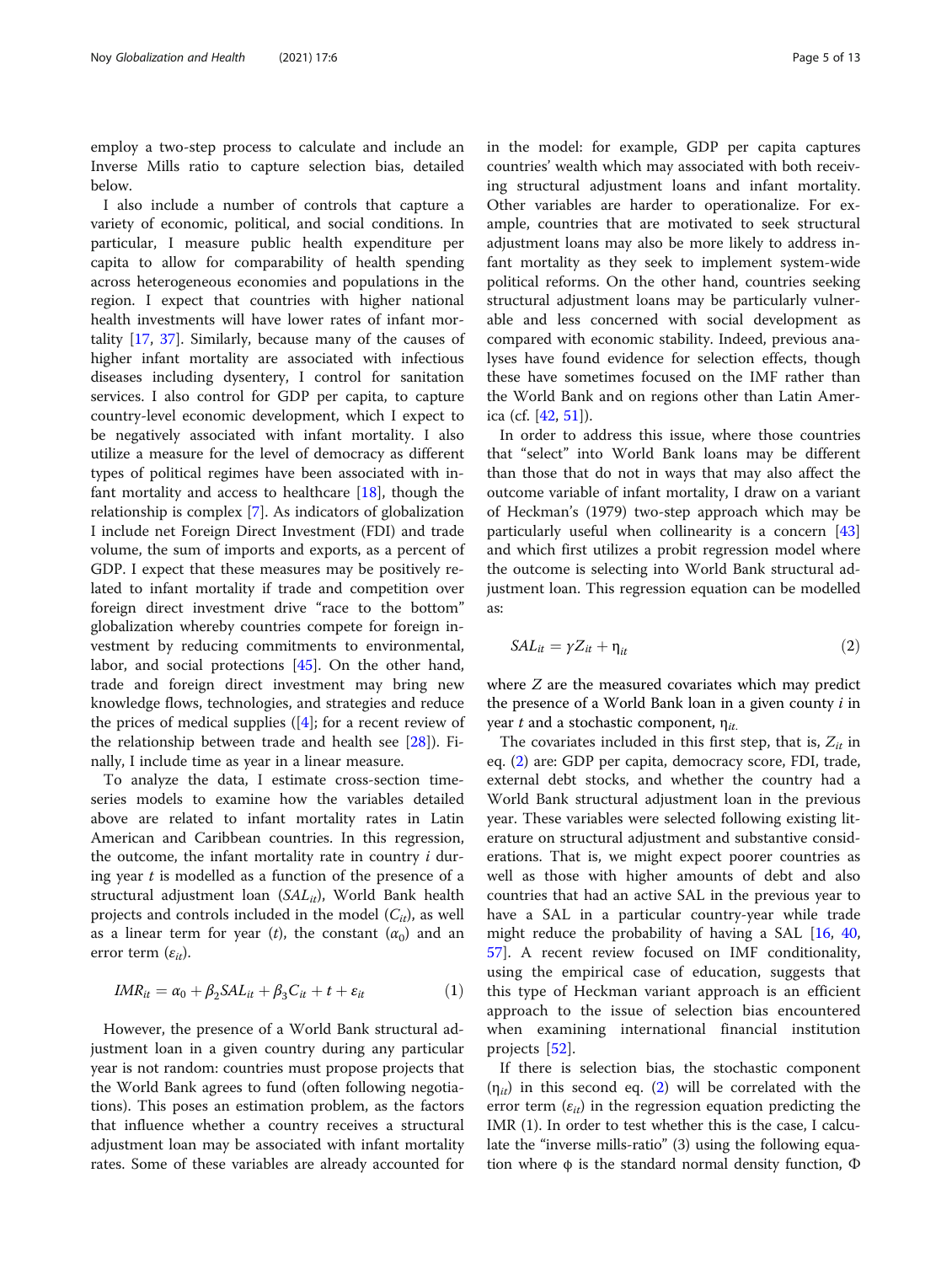the standard normal cumulative distribution function, and .<br>. 11<br>!d<br>)

$$
\hat{Y}
$$
 is an estimated value taken from eq. (2).  
\n
$$
\hat{\lambda}_{it} = \frac{\Phi(Z_{it}\hat{Y})}{\Phi(Z_{it}\hat{Y})}
$$
\n(3)

I then add the inverse-Mills ratio to eq. [\(1](#page-4-0)). Once added to the full model as an additional control the coefficient indicates whether there is selection bias. If it is not statistically significant we do not find an association between selection into a World Bank SAL and the IMR. If the coefficient is positive and statistically significant this suggests that unobserved variables that affect countries taking out World Bank structural adjustment loans are also associated with higher infant mortality rates, and if the coefficient is negative and statistically significant the opposite is the case. Table 1 provides descriptive statistics for the variables included in the analysis.

## Qualitative data and analytic strategy: World Bank loan and project documents

Qualitative data are drawn from documents associated with 57 structural adjustment loans and 72 health investment projects and loans provided by the World Bank to Latin American countries between 2000 and 2015 and included in the quantitative analysis. I draw from documents including loan agreements as well as implementation and completion reports among other project documents. Not all loans had all associated documents published though the analysis presented here is intended to be illustrative rather than exhaustive. I examined documents associated with these projects primarily to

provide context for the cross-section time-series regression results, focusing on how maternal and infant health is discussed: focusing on framing, outcomes, and priorities. In this way, the qualitative data serves to illustrate and clarify the quantitative results, particularly the framing of the relationship between health, maternal and infant mortality, and issues of poverty, economic growth, and labor as these are perennial concerns for the World Bank. While regression models are well suited to provide information about broad trends and correlates of infant mortality in the region, including World Bank projects, they do not provide information about the discourses and framings surrounding these projects. Loan and project documents provide illustrative information about the World Bank's stated motivations, justifications, and framings of infant mortality and health itself.

In this way, the qualitative data supplements and contextualizes the quantitative data in a sequential mixed methods design. This data allows at once a broader view of how health is conceptualized by the World Bank in select projects in Latin America during this period as well as how maternal and infant health fit into both health investment and structural adjustment lending. Importantly, these documents provide a "public transcript" of these projects, rather than a behind the scenes view of how decisions were made and negotiations, and in this way are perhaps sanitized to make the World Bank appear in a more positive light. Therefore, I use them to document the World Bank's stated aims, rather than arguing that they represent its effects. However, these documents are valuable as they reflect the publicly available and agreed upon—between national

Table 1 Descriptive Statistics for Variables Included in the Analysis

|                                                                        | Mean    | Std. Dev. | <b>Min</b>  | Max    |
|------------------------------------------------------------------------|---------|-----------|-------------|--------|
| Dependent Variable                                                     |         |           |             |        |
| Infant Mortality Rate (aged under one years old, per 1000 live births) | 24.01   | 13.06     | 7.8         | 85.6   |
| Independent Variables                                                  |         |           |             |        |
| World Bank Structural Adjustment Loan (SAL)                            | 0.22    | 0.41      | 0           |        |
| Inverse Mills Ratio                                                    | 2.42    | 1.48      | 0.02        | 6.37   |
| World Bank Health Project                                              | 0.71    | 0.45      | $\mathbf 0$ |        |
| Controls                                                               |         |           |             |        |
| Public Health Spending per capita (logged, current US\$)               | 4.50    | 1.12      | 0.86        | 6.92   |
| % of the Population Using Basic Sanitation Services                    | 74.40   | 17.26     | 16.75       | 97.27  |
| GDP per capita, PPP (logged, current international \$)                 | 8.88    | 0.61      | 7.22        | 9.91   |
| Democracy Score                                                        | 7.27    | 2.32      | $-3$        | 10     |
| Net FDI (hundreds of millions, current US\$)                           | $-4.67$ | 11.78     | $-90.49$    | 9.42   |
| Trade (total volume of exports plus imports, % of GDP)                 | 69.12   | 32.00     | 21.85       | 206.77 |
| Year                                                                   | 2007.51 | 4.57      | 2000        | 2015   |

Source: World Development Indicators, Polity IV, World Bank Projects Database (author coded)

Notes: Sample size is 279 country-years in 18 countries over 16 years (data is unbalanced panel data)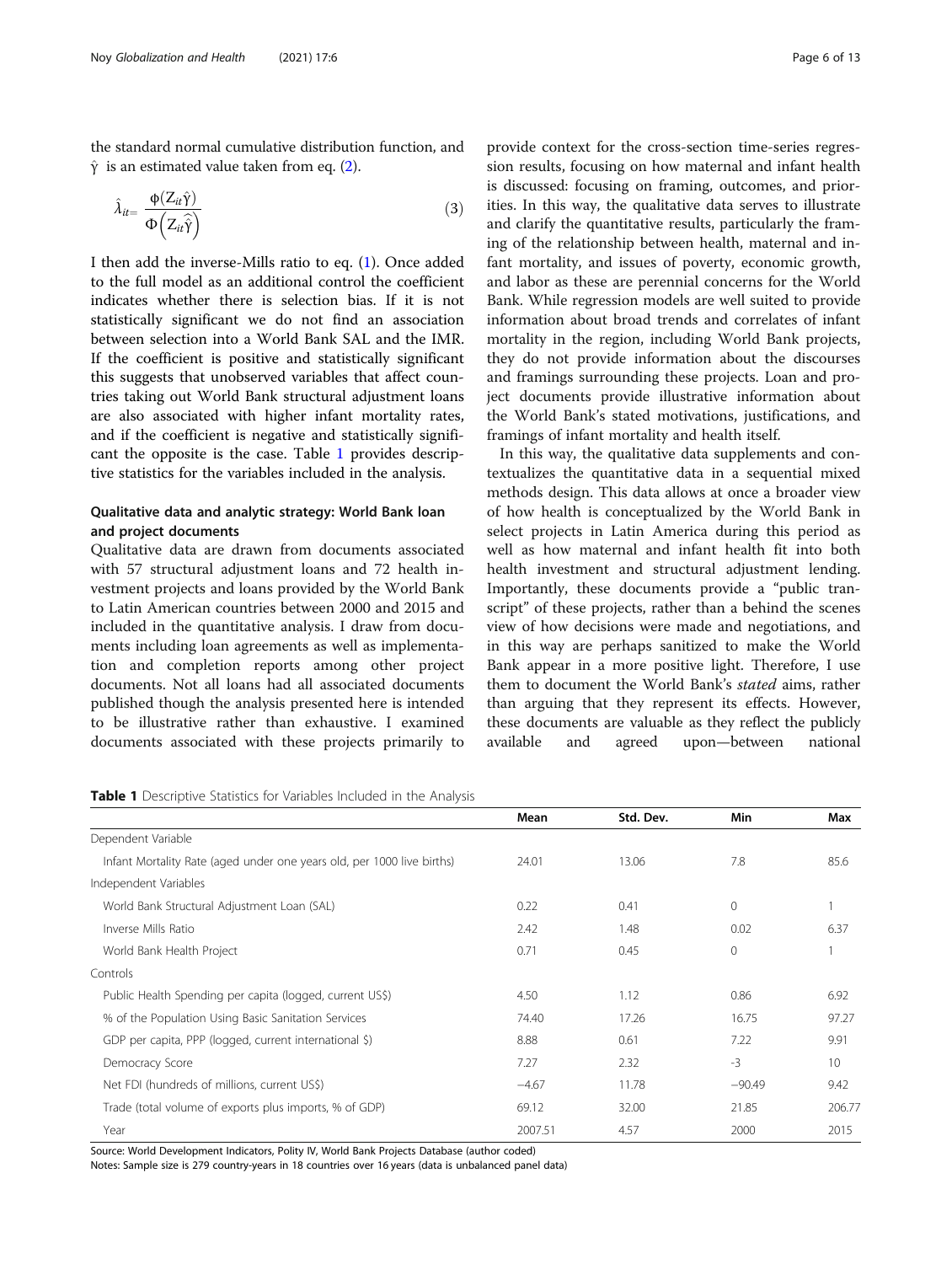governments and the World Bank—record of how the World Bank thinks about and conceptualizes its work in health and its focus on infant mortality.

### Results

## Structural adjustment, health projects, and infant mortality

Table [2](#page-7-0) contains results from the cross-section timeseries regression models. Models 1–3 provide random effects, cross-section time-series bivariate analyses of the effects of World Bank SAL and health projects on infant mortality.<sup>3</sup> Model 1 suggests that at the bivariate level World Bank SALs are not statistically significantly associated with a higher nor lower infant mortality in Latin America. Results in Model 2 indicate that health projects are associated with lower infant mortality, where the presence of a health project is associated with a lower IMR of approximately 1.7. Model 3 indicates that when these two types of lending instruments are introduced jointly the effects remain unchanged: SALs do not appear to be associated with differential rates of infant mortality while health projects are associated with lower rates of infant mortality.

In Models 4–6 I introduce control variables. Multivariate results once again suggest that either alone (Model 4) or jointly with health bank projects (Model 6) SALs are not associated with improved or diminished infant mortality in Latin America, net of controls. Health projects remain associated with lower infant mortality rates (Models 5 and 6), all else equal. In terms of controls, Models 4–6 suggest that access to basic sanitation services as well as higher GDP per capita and democracy are associated with lower infant mortality rates, as expected. Net of controls (Models 7 and 8) trade is associated with lower infant mortality rates which is consistent with some recent research that finds a positive relationship between trade liberalization and reductions in infant mortality, particularly in Latin America [\[2](#page-10-0)]. While public health expenditure appears to be associated with higher infant mortality rates, this effect is only apparent net of controls, and particularly GDP per capita, and at the bivariate level there is no statistically significant association.

However, as discussed above and as existing research on IMF and World Bank structural adjustment programs suggests, there may be selection effects. That is, countries that are more likely to take out SAL from the World Bank may also have other unobserved characteristics, which make taking out a SAL more likely, but which may also be associated with higher or lower rates of infant mortality. For example, if a government has clear vision for reforming and growing the country's

economy, it may also be more likely to have been politically motivated to address major health challenges. Conversely, if a government is willing to implement strict and difficult reforms such as structural adjustment it may also be less concerned with health outcomes (perhaps especially in the short term) and may be under pressure to control inflation, etc. rendering health and other social policy concerns secondary.

## Testing for selection effects

In Model 7 I employ Heckman's two-step procedure to test for such selection. While the time period is short, the results do not suggest selection effects. Upon the inclusion of health projects in Model 8 the inverse mills ratio is marginally statistically significant, but the coefficient for a SAL remains statistically insignificant.

These findings stand in contrast to some existing research about the World Bank's work in other regions and in previous time periods: namely findings that suggest the World Bank's SALs are associated with higher infant mortality rates in sub-Saharan Africa [\[47\]](#page-11-0) and about the effect of structural adjustment by the IMF in other world regions [[25\]](#page-11-0). However, they are consistent with previous quantitative research which has found that despite high IFI activity in the region, public health expenditures in Latin America have not decreased from the 1980s onward and also dovetails with qualitative research outlining the World Bank's varied approach to health in Latin America and diverse effects of structural adjustment and IFI projects on health [[22](#page-11-0), [24,](#page-11-0) [31,](#page-11-0) [33](#page-11-0), [40,](#page-11-0) [41\]](#page-11-0).

My results suggest that while these may not work at cross-purposes per se, traditional structural adjustment loans are not associated with differential rates of infant mortality during this time period whereas health projects are associated with lower infant mortality rates (Model 8). How can we understand these differences? And while the overall relationship suggests World Bank projects are associated with lower rates of infant mortality, how does the World Bank frame this work in health? An examination of select documents associated with loan agreements and projects provides some preliminary insight into how the World Bank frames its work on infant and maternal health.

## Illustrating the World Bank's framing of health: contextualizing regional models

Quantitative, regional analyses allow an examination of whether and how structural adjustment and health projects may be related to infant mortality. However, they do not give us a sense of how the World Bank conceptualizes and frames investments and projects focused on infant and maternal health. While I find that World Bank health projects are associated with lower rates of infant mortality on average, structural adjustment

<sup>&</sup>lt;sup>3</sup>Including country and year fixed effects in the models yield results consistent with those reported here.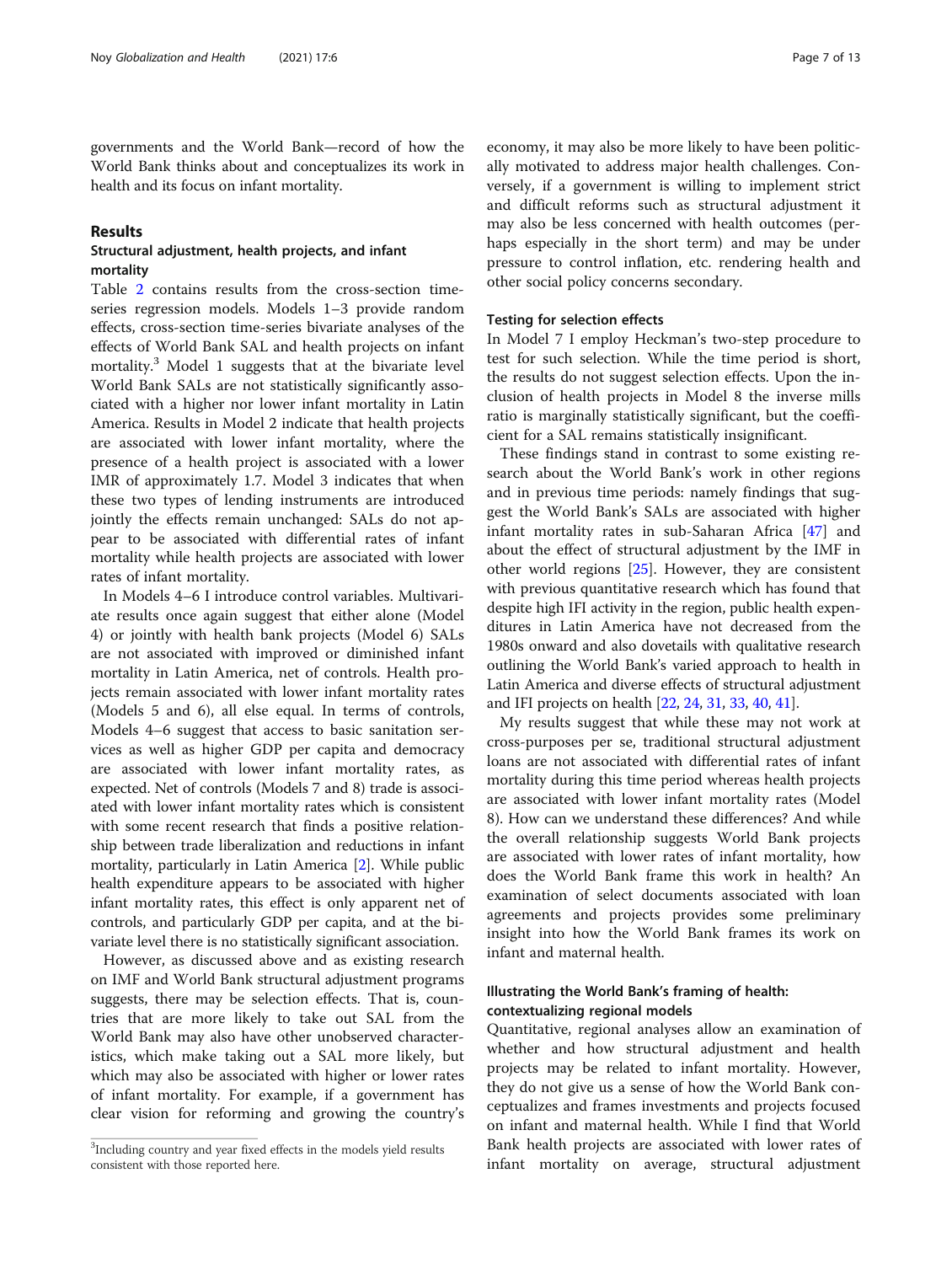<span id="page-7-0"></span>

| Table 2 Regression of Infant Mortality Rate on World I                                                                                                                                                                                                             | Model 1           | Vlodel 2          | Bank SAL and Health Projects, and Select Controls<br>Model 3                    | Model 4           | Model 5           | Model 6           | Model 7           | Model 8           |
|--------------------------------------------------------------------------------------------------------------------------------------------------------------------------------------------------------------------------------------------------------------------|-------------------|-------------------|---------------------------------------------------------------------------------|-------------------|-------------------|-------------------|-------------------|-------------------|
| World Bank Structural Adjustment<br>Loan (SAL)                                                                                                                                                                                                                     | 0.17(0.47)        |                   | 0.02 (0.46)                                                                     | 0.02 (0.46)       |                   | $-0.22(0.44)$     | 0.46 (0.52)       | 0.17(0.50)        |
| World Bank Health Project Loan                                                                                                                                                                                                                                     |                   | $-1.66***$ (0.41) | $-1.66***$ (0.41)                                                               |                   | $-1.74***$ (0.37) | $-1.75***$ (0.37) |                   | $-1.71***$ (0.37) |
| Inverse Mills Ratio                                                                                                                                                                                                                                                |                   |                   |                                                                                 |                   |                   |                   | $0.59 + (0.33)$   | 0.52 (0.32)       |
| Public Health Spending per capita<br>(logged, current US\$)                                                                                                                                                                                                        |                   |                   |                                                                                 | $2.27***$ (0.65)  | $1.83**$ $(0.62)$ | $(1.79** (0.64))$ | $2.21***$ (0.65)  | $1.75**$ (0.63)   |
| % of the Population Using Basic<br>Sanitation Services                                                                                                                                                                                                             |                   |                   |                                                                                 | $-0.55***$ (0.07) | $-0.56***$ (0.06) | $-0.56***$ (0.07) | $-0.56***(0.07)$  | $-0.56***$ (0.07) |
| GDP per capita, PPP (logged,<br>current international \$)                                                                                                                                                                                                          |                   |                   |                                                                                 | $-6.22**$ (2.05)  | $-5.96**$ (1.99)  | $-6.06**$ (2.01)  | $-5.78**$ (2.09)  | $-5.70**$ (2.05)  |
| Democracy Score                                                                                                                                                                                                                                                    |                   |                   |                                                                                 | $-0.25 + (0.14)$  | $-0.25 + (0.13)$  | $-0.23 + (0.14)$  | $-0.15(0.15)$     | $-0.14(0.14)$     |
| Net FDI (hundreds of millions,<br>current US\$)                                                                                                                                                                                                                    |                   |                   |                                                                                 | 0.01 (0.02)       | 0.01 (0.02)       | 0.01 (0.02)       | 0.04(0.03)        | 0.03 (0.02)       |
| Trade (% of GDP)                                                                                                                                                                                                                                                   |                   |                   |                                                                                 | $-0.02 + (0.01)$  | $-0.02(0.01)$     | $-0.02(0.01)$     | $-0.03*$ (0.01)   | $-0.03*(0.01)$    |
| Year                                                                                                                                                                                                                                                               | $-0.79***$ (0.04) | $-0.84***$ (0.03) | $-0.84***$ (0.04)                                                               | $-0.34***$ (0.07) | $-0.35***$ (0.07) | $-0.35***$ (0.07) | $-0.47***$ (0.10) | $-0.46***$ (0.10) |
| Source: World Development Indicators, Polity IV, World Bank Projects Database (author coded)<br>Sample size is 279 country-years in 18 countries over 16 years (data is unbalanced panel data)<br>Notes: Random effects models. Standard errors in parentheses; +p |                   |                   | $<$ 0.10; * $p$ $<$ 0.05; ** $p$ $<$ 0.01; *** $p$ $<$ 0.001 (two-tailed tests) |                   |                   |                   |                   |                   |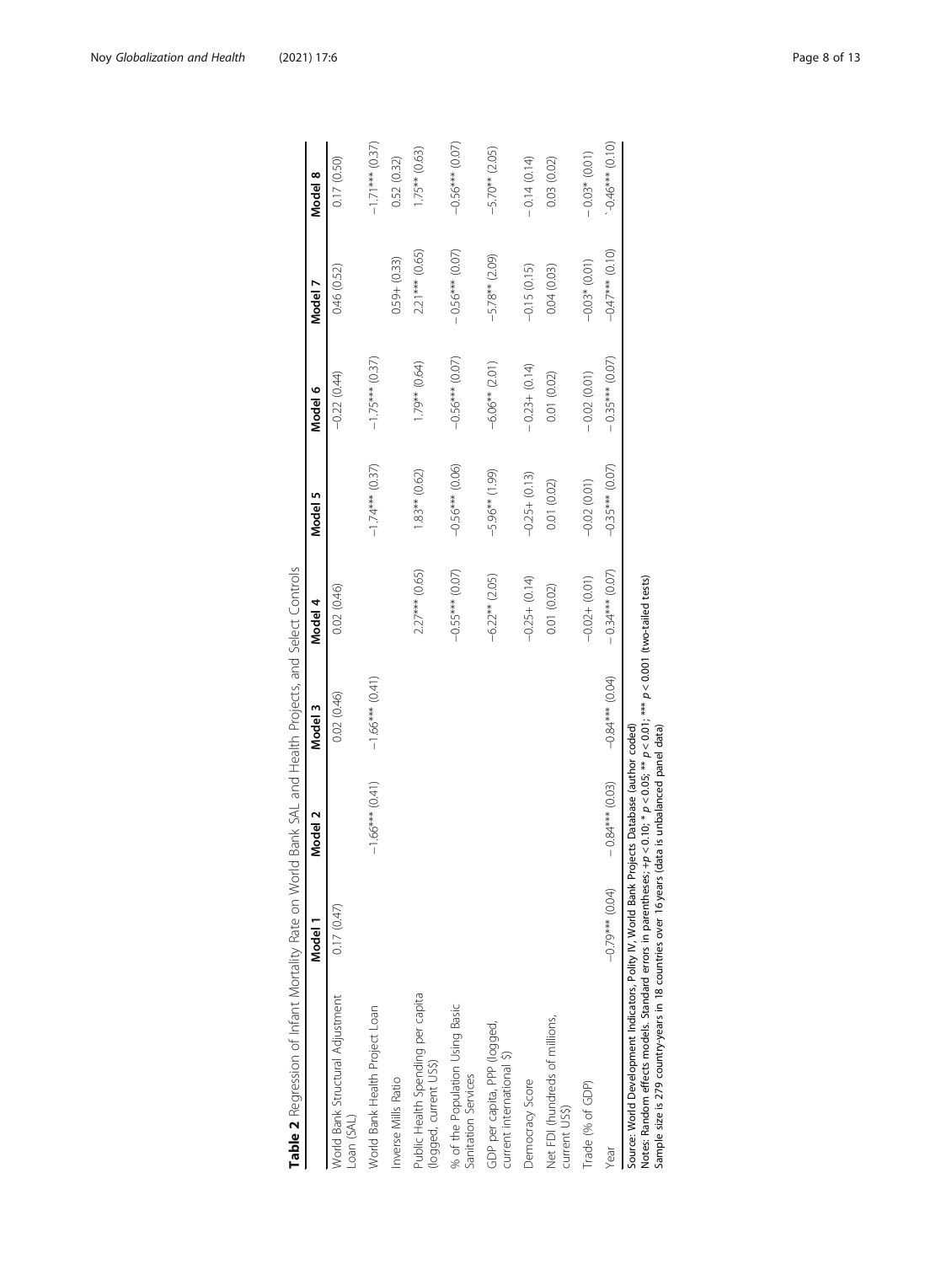programs do not appear to be related to infant mortality in either direction in Latin America since 2000. Given the literature on the ill-effects of structural adjustment programs for other regions how can we interpret these findings in Latin America? Existing research suggests that this may be the result of particular traits of the Latin American context, motivating regional analyses on the effects of global institutions. However, this research also suggests that the World Bank's approach may have changed and that its effects on health are contingent on national institutions. Therefore, structural adjustment programs may be more attentive to social development outcomes since 2000 given the lessons learned from their deleterious effects in the 1980s and 1990s. There is also the possibility, however, that programs vary significantly across countries, whereby structural adjustment may have negative effects in some places, neutral or positive effects elsewhere and this "washes out" in the regional analysis. Qualitative data from loan documents allows contextualization of the regional results, and an illustration of how some of these projects discuss maternal and infant health.

### Structural adjustment loans: efficiency and economic growth

In order to contextualize the regression results, I examine the framing of health and infant mortality in loan documents. I find some evidence that suggests a clear recognition of the possible detrimental effects of structural adjustment by the Bank and national governments. There is also recognition of the need to concurrently support social expenditures with a focus on efficiency on behalf of governments seeking loans, though this is framed using economic rather than rights-based logics. For example, in Guatemala the proposal for a Financial Sector Adjustment Loan in 2002 includes a letter from the national Minster of Finance and President of the Bank of Guatemala which notes "Over the long run, the gradual integration of the large rural indigenous population in the market economy, together with the strengthening of human capital through poverty reduction and access to basic education and health, should raise the productivity of labor and expand the domestic economy …To guide its politics in this respect, the Government has prepared a poverty reduction strategy paper that will complement its economic program" ([[58](#page-12-0)], p. 2). The fact that this explicit attention to poverty reduction amidst structural adjustment features in a World Bank loan provides an indication that the issue of basic services, in terms of health and education, are being given consideration. While the World Bank discusses a "pro-poor and pro-growth" approach, these concerns are often tied to efficiency goals and benchmarks—often the MDGs and SDGs, which may risk compartmentalizing health care [\[29](#page-11-0)].

An earlier structural adjustment program in Argentina during the same time period too considered social services and notes that "As with all structural adjustment loans, the SAL-I also aimed generally to support macroeconomic stability" ([[60](#page-12-0)], p. 2). While the implementation and completion report discusses issues of quality and equity in health, this is in tandem with efficiency, and the underlying concern was primarily financial and economic: "Health conditionality under the SAL-I was designed to consolidate ongoing reforms in health insurance supported by three previous IBRD [International Bank for Reconstruction and Development, an arm of the World Bank] operations (Health Insurance Reform Loans 4002-AR, 4003-AR and 4004-AR) amounting to a total of US\$375 million. The objective of these operations was to improve the efficiency and long-term financial solvency of the major health insurers (known as Obras Sociales, OS)"  $([60], p. 4)$  $([60], p. 4)$  $([60], p. 4)$ .

As another illustration, a project in Colombia aimed to, among other things, reduce costs and increase efficiency in the health sector focusing on hospitals, where the completion report notes that the objective "of the operation was to support the government's commitment to improve Colombia's fiscal accounts and implement structural fiscal reforms, an essential first step toward reaching full fiscal sustainability, sustaining high economic growth and achieving poverty reduction" ([[59](#page-12-0)], p. 2) including by focusing on efficiency and productivity in hospitals. The connection between poverty reduction and high economic growth together with efficiency and productivity measures are bundled as stated goals in this project, though not elaborated at length.

This structural adjustment project also demonstrates how SALs may be neutrally associated with health equity and other outcomes, in supporting reforms that may simultaneously affect infant mortality negatively and positively. For example, one SAL demonstrates support for a fund that redistributed resources among unequal health insurance funds (in Argentina these are organized along occupational lines: the Obras Sociales). In the same SAL however, another condition mandates free choice among health insurance funds which may serve to increase inequality as individuals and families with more resources may opt into bigger, better financed funds. Similarly, the SAL seeks to eliminate doublecoverage and enhance targeting efforts by developing a national registry of beneficiaries of federal assistance programs, thereby potentially increasing administrative costs and barriers to care.

## Health projects and investment loans: human capital and cost control

While structural adjustment loans do not target health per se, and appear to have a neutral relationship with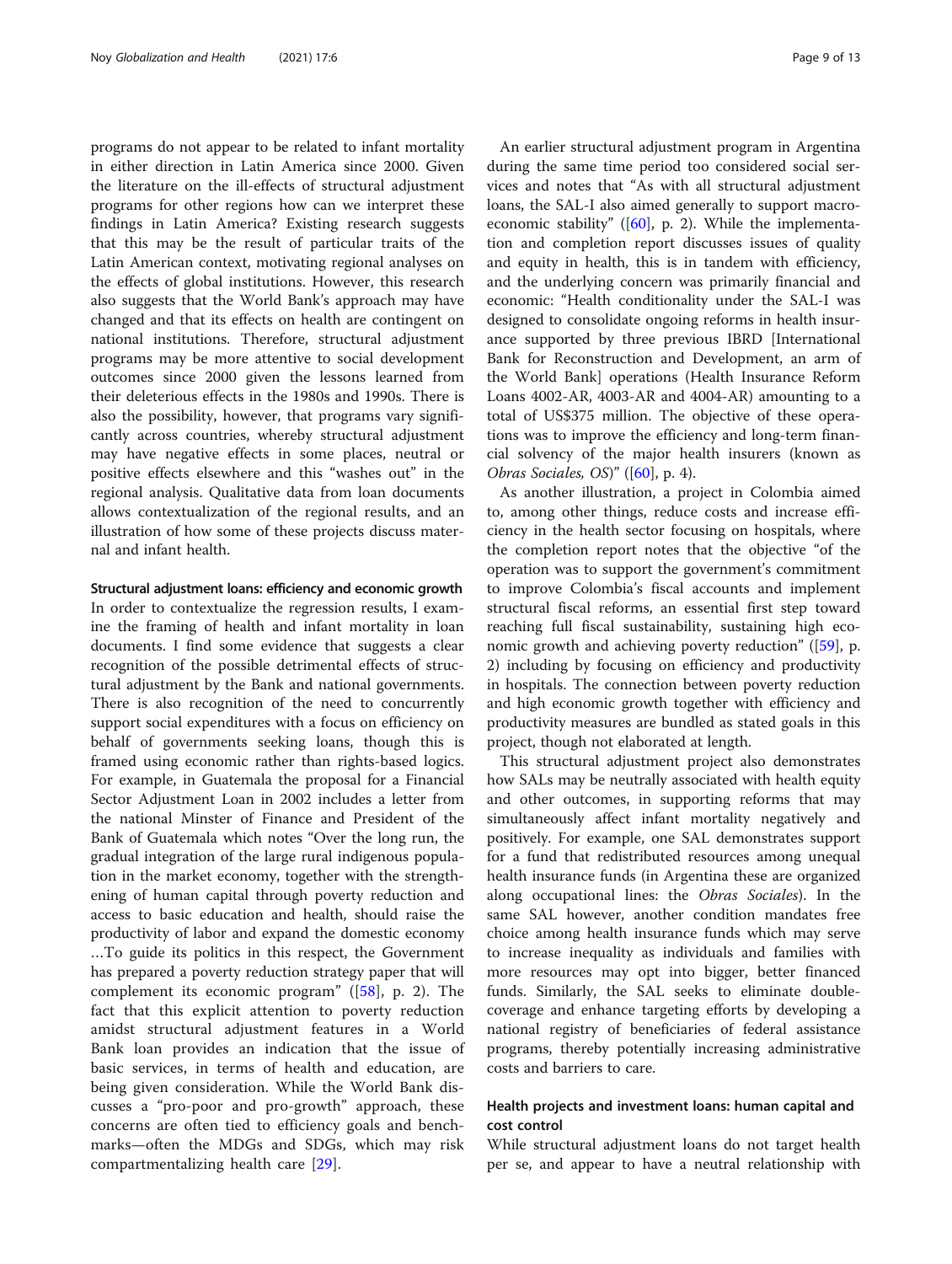infant mortality in Latin America albeit over a comparatively short time horizon, as demonstrated in the regression models, health projects appear to be associated with reductions of infant mortality, net of controls. However, the framing in health investment projects suggests that addressing infant mortality is still tied to discourses surrounding economic growth but also poverty. As an example, the Project Appraisal Document for a project on Maternal and Infant mortality in Guatemala provides a rationale for focusing on maternal and infant investment as the risk and reality of "irreversible losses of human capital formation, affecting current and future generations and undermining economic growth" ([\[61](#page-12-0)], p. 1). Therefore, infant mortality is still framed as an important economic, rather than moral, consideration in this health project.

A more recent health investment loan to Argentina focuses on non-communicable diseases (NCDs), and in fact notes that perhaps the World Bank has focused its work too narrowly on maternal and infant health at the expense of the elderly and other vulnerable populations, specifically the poor. This suggests a possible shift away from the focus on women and children by the World Bank, given the increased prevalence of NCDs. However, even projects not explicitly focused on maternal and infant health may have positive spillover effects. For example, in motivating the project the World Bank notes: "There is a strong association between poverty, nutrition, and NCDs. With increasing urbanization the cost of fresh foods, especially fruits, vegetables and meat, has increased; while processed foods have become much cheaper" ([[62](#page-12-0)], p. 3). Interventions include developing clinical information systems. Therefore, while targeted at NCDs such projects may have important impacts for health outcomes across the spectrum, including infant and maternal health. Importantly, this project too frames these issues in economic terms: "If left untreated or uncontrolled, they may result in costly hospitalizations, thereby generating an important negative economic impact to households, the health system, and the economy"  $([62], p. 2)$  $([62], p. 2)$  $([62], p. 2)$ . While this framing is sensitive to impacts on households the emphasis here too is primarily economic.

### **Discussion**

Overall, the results presented in this article suggest several important insights: first, my analysis does not find strong evidence of a selection effect into World Bank structural adjustment programs in Latin America between 2000 and 2015. However, there are several important caveats: the time period under examination is short, and testing for selection is not the primary goal of the analysis, which seeks rather to mobilize quantitative and qualitative data to examine whether and how World Bank loans across types are associated with infant

mortality; second, there is no relationship, on average, between structural adjustment loans and infant mortality in the region, for better or worse; third, World Bank health projects, as compared with SALs, are associated with lower rates of infant mortality in Latin America during this time period, net of controls.

These results add to the stock of existing information about structural adjustment and health outcomes in other regions and time periods which often find negative effects of IFIs on health outcomes. This may owe to regional differences but also the World Bank's changing approach to health and development, which has also included changes to lending instruments. However, it is also consistent with existing literature that has noted regional dynamics of health systems in Latin America and changes over time. Altogether, the quantitative results speak to the importance of contextual, regional analyses for better understanding the effects of international organizations on health outcomes. The qualitative analysis presented in this article sheds light on the goals and framing of World Bank structural adjustment and health projects as related to health in general, and infant and maternal health in particular, which still follows an economistic logic.

My qualitative analysis suggests that while both health investment projects and some structural adjustment projects are argued to be "for the children" they frame this goal differently. Structural adjustment programs appear to seek to promote efficiency, economic growth and stability, though they sometimes demonstrate a concern for poverty alleviation and buffering against the possible attendant ill effects of adjustment on population health, along with other indicators. Equity is to be pursued via efficiency, following economic objectives. In health projects the logic is also economic and focused on productivity and economic stability, though the focus is longer term and concerned with poverty, and there may be spillover possibilities. That is, even health projects that focus on non-communicable diseases seek to improve nutrition and other interventions which may have wider impacts, including on infant mortality. Another question however, is that of the sustainability of projects with positive interventions which may be limited by the finite time-frame of external funding.

This study suggests important directions for future research: first, while the time period under consideration here provides information on more recent years in Latin America, extending existing research, new instruments employed World Bank require more detailed attention to update our understandings of their effects on population health. Further, the time horizon examined is comparatively short and the paper does not examine conditions associated with loans, for example, which may provide additional insight on how conditionality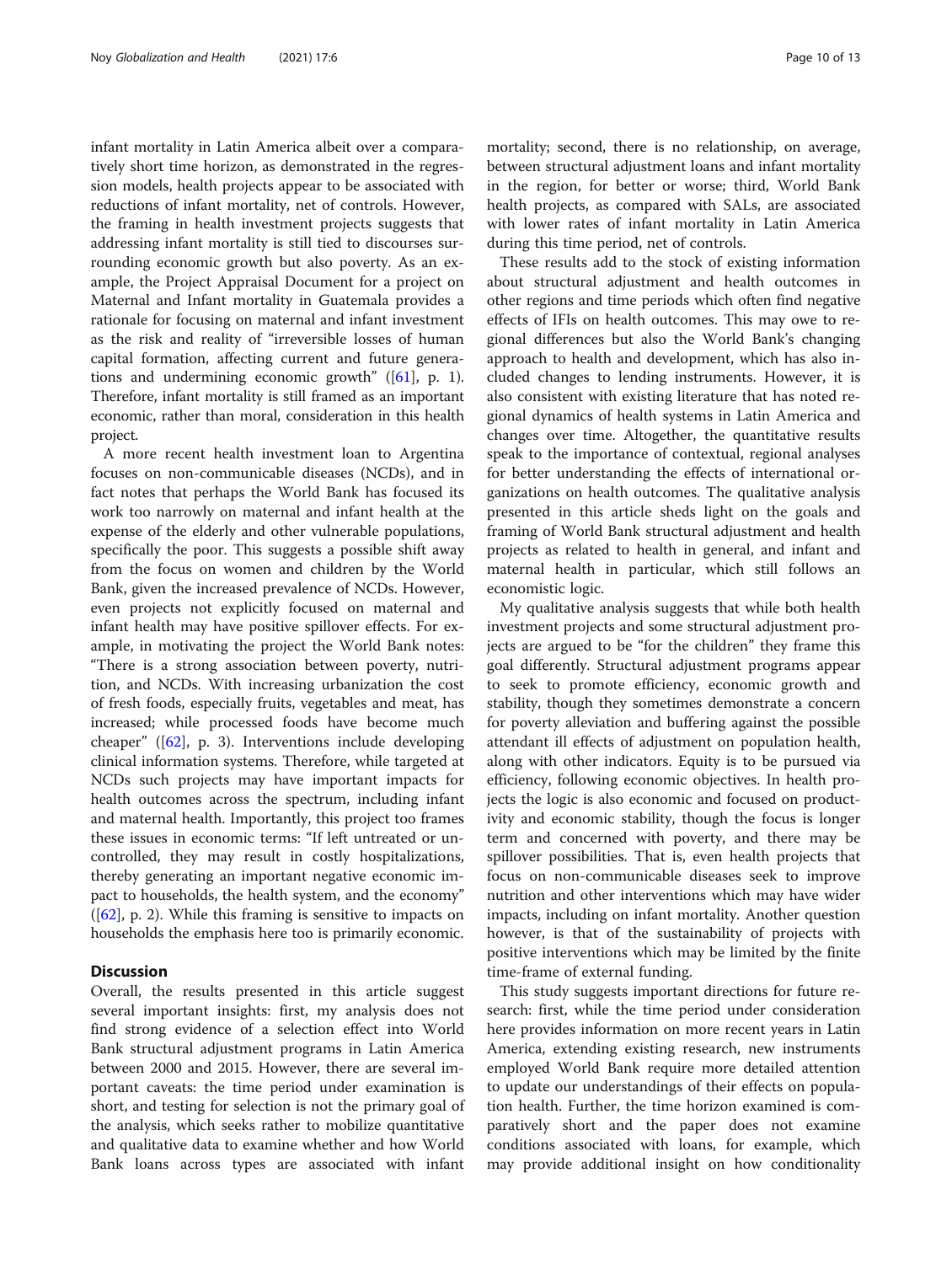<span id="page-10-0"></span>may influence infant mortality. Second, the estimation of selection effects is an ongoing area of inquiry, particularly as instruments are difficult to find for these analyses [[30](#page-11-0)] and while these results should not be taken as the final or definitive word on selection into structural adjustment loans they examine selection using a popular strategy [[48](#page-12-0), [52](#page-12-0)] and are consistent with recent research on the effects of IFIs on health outcomes [\[13,](#page-11-0) [19\]](#page-11-0). Third, the quantitative analysis in this article is not intended to make causal claims and while the qualitative analysis in this paper provides insight into how World Bank frames infant mortality across lending instruments it is does not provide detailed information on pathways of influence—recent research focused on the IMF suggests important possibilities in terms of women's labor force participation and public polices [[25](#page-11-0)] and future research should focus on possible mechanisms as well as additional outcomes, such as other measures of population health including specific diseaserelated mortality. Additionally, Latin American governments and institutions, in terms of their autonomy, capacity, and other characteristics may be important contributors to the relationship between World Bank activity and infant mortality described in this paper [\[40\]](#page-11-0), and while supplementary models with country fixed effects control for the unobserved country characteristics suggest similar conclusions the Bank-government relationship merits additional attention. Fourth, the qualitative analysis is illustrative, and future work can more systematically and comprehensively compare discourses surrounding mothers, infants, and health across types of projects both in Latin America and beyond to ascertain whether and how the findings presented here extend more exhaustively within the region and beyond.

### Conclusion

Infant mortality is an important indicator of population health and development however, the increased focus on infant mortality must also be considered critically: as social scientists have warned, there is danger that the measure becomes the goal rather than being a measurement or indicator of the goal  $[8]$  $[8]$  $[8]$ . In those cases, the measure may cease to be a good indicator because it has been co-opted as an outcome and therefore no longer serves as a useful gauge of progress towards the broader goal. In the case of infant mortality, the IMR may serve as a targeted metric, which while an important goal, diminishes its utility as a broader indicator of health equity and a focus on vulnerable groups, population health, and investment in health. However, while IMR has been criticized as a measure it is not clear that other indicators are better suited as summary measures of population health, where other indicators are often more complex and require additional funds to calculate, risking distributing funds towards measurement rather than health interventions [[44\]](#page-11-0).

Taken together, my analysis suggests that the question of whether World Bank structural adjustment and health projects in Latin America have been "for the children" is: somewhat. In terms of framing, many of these projects do not ignore population health and adverse outcomes during this time period. But, inasmuch as infants, children, and mothers are a focus of World Bank projects and loans this follows an economic logic: children are often viewed as future labor, a question of human capital, productivity, and economic growth, rather than rights. This risks compartmentalizing healthcare and reducing people to their economic potential. However, the results are heartening in that health projects are associated with lower infant mortality rates in Latin America during this time period. Taken together, this suggests that the World Bank may have amended its approach though there remains considerable work to do if it seeks reduce infant mortality and other adverse health outcomes, both in Latin America and beyond.

#### Acknowledgements

I thank Axel Dreher, Alex Kentikelenis, Patricia McManus, and John Shandra for helpful suggestions and conversations about this research and the anonymous reviewers and editor for helpful suggestions. I also thank the organizers and participants of the Sociology of International Organizations American Sociological Association Preconference, Social Science and Social Justice: Global Health Research American Sociological Association Preconference, and the Tuesday Lunch Faculty Research series at Denison University for questions and comments that have informed the development of this article.

#### Author's contributions

SN is the sole author of the manuscript. The author read and approved the final manuscript.

### Funding

The author declares no funding sources.

### Availability of data and materials

Quantitative data and script file to generate the results presented in the paper will be made available for replication purposes.

#### Ethics approval and consent to participate

Not applicable: the research does not involve direct contact with human subjects.

#### Consent for publication

Not applicable.

#### Competing interests

The author declares no competing interests.

### Received: 23 April 2020 Accepted: 6 December 2020 Published online: 06 January 2021

#### References

- 1. Babb SL, Kentikelenis AE. International financial institutions as agents of neoliberalism. In: Cahill D, Cooper M, Konings M, Primrose D, editors. The SAGE handbook of neoliberalism (pp. 16–27). UK: Sage; 2018.
- 2. Barlow P. Does trade liberalization reduce child mortality in low-and middle-income countries? A synthetic control analysis of 36 policy experiments, 1963-2005. Soc Sci Med. 2018;205:107–15.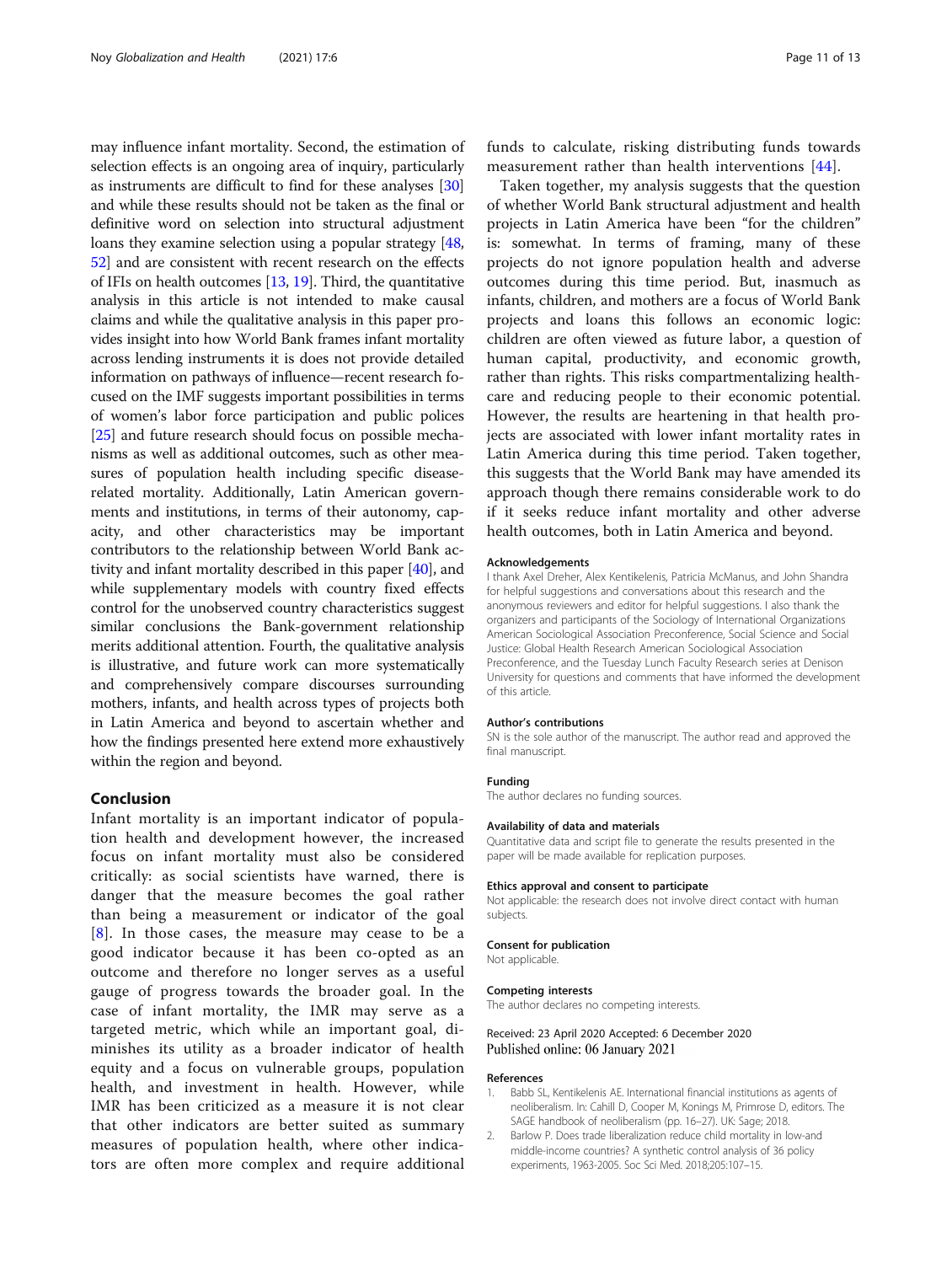- <span id="page-11-0"></span>3. Besley T, Cord L. Delivering on the promise of pro-poor growth : insights and lessons from country experiences. NY: Palgrave Macmillan; 2007. [https://openknowledge.worldbank.org/bitstream/handle/10986/7180/37894](https://openknowledge.worldbank.org/bitstream/handle/10986/7180/378940PAPER0De101OFFICIAL0USE0ONLY1.pdf?sequence=1&isAllowed=y) [0PAPER0De101OFFICIAL0USE0ONLY1.pdf?sequence=1&isAllowed=y.](https://openknowledge.worldbank.org/bitstream/handle/10986/7180/378940PAPER0De101OFFICIAL0USE0ONLY1.pdf?sequence=1&isAllowed=y)
- 4. Bettcher DW, Yach D, Guindon GE. Global trade and health: key linkages and future challenges. Bull World Health Organ. 2000;78:521–34.
- 5. Bogetić, Ž., & Smets, L. (2017). Association of World Bank policy lending with social development policies and institutions. The World Bank.
- 6. Briant Carant J. Unheard voices: a critical discourse analysis of the millennium development goals' evolution into the sustainable development goals. Third World Q. 2017;38(1):16–41 [https://doi.org/10.1080/01436597.](https://doi.org/10.1080/01436597.2016.1166944) [2016.1166944](https://doi.org/10.1080/01436597.2016.1166944).
- 7. Burroway R. Democracy and child health in developing countries. Int J Comp Sociol. 2016;57(5):338–64 <https://doi.org/10.1177/0020715216676514>.
- 8. Chrystal, A. K., & Mizen, P. D. (2001). Goodhart's law: its origins, meaning and implications for monetary policy at the Bank of England. In P. Mizen (Ed.), Central banking, monetary theory, and practice: essays in honour of Charles Goodhart. Cheltenham: Edward Elgar. [https://cyberlibris.typepad.com/blog/](https://cyberlibris.typepad.com/blog/files/goodharts_law.pdf) [files/goodharts\\_law.pdf](https://cyberlibris.typepad.com/blog/files/goodharts_law.pdf). Accessed 28 February 2019.
- 9. Clinton C, Sridhar D. WHO pays for cooperation in global health? A comparative analysis of WHO, the World Bank, the Global Fund to fight HIV/ AIDS, tuberculosis and malaria, and Gavi, the vaccine Alliance. Lancet. 2017; 390(10091):324–32.
- 10. Coburn C, Reed HE, Restivo M, Shandra JM. The World Bank, organized hypocrisy, and Women's health: a cross-National Analysis of maternal mortality in sub-Saharan Africa. Sociol Forum. 2017;32(1):50–71 [https://doi.](https://doi.org/10.1111/socf.12320) [org/10.1111/socf.12320.](https://doi.org/10.1111/socf.12320)
- 11. Coburn C, Restivo M, Shandra JM. The African development Bank and women;s health: a cross-national analysis of structural adjustment and maternal mortality. Soc Sci Res. 2015;51:307–21 [https://doi.org/10.1016/j.](https://doi.org/10.1016/j.ssresearch.2014.09.007) [ssresearch.2014.09.007.](https://doi.org/10.1016/j.ssresearch.2014.09.007)
- 12. Cresswell JW, Plano Clark VL. Designing and conducting mixed method research. Thousand Oaks: 2nd Sage; 2011. p. 201.
- 13. Cruzatti, J. C., Dreher, A., & Matzat, J. (2020). Chinese Aid and Health at the Regional Level: Evidence from 40,000 locations over the 2002–2014 period. [http://axel-dreher.de/Cruzatti\\_Dreher\\_Matzat\\_2020.pdf.](http://axel-dreher.de/Cruzatti_Dreher_Matzat_2020.pdf)
- 14. Daoud A, Nosrati E, Reinsberg B, Kentikelenis AE, Stubbs TH, King LP. Impact of International Monetary Fund programs on child health. Proc Natl Acad Sci. 2017;114(25):6492–7 <https://doi.org/10.1073/pnas.1617353114>.
- 15. Fernandes G, Sridhar D. World Bank and the global financing facility. BMJ (Clin Res ed). 2017;358:j3395 [https://doi.org/10.1136/bmj.j3395.](https://doi.org/10.1136/bmj.j3395)
- 16. Forster T, Kentikelenis AE, Stubbs TH, King LP. Globalization and health equity: the impact of structural adjustment programs on developing countries. Soc Sci Med. 2019;112496. [https://doi.org/10.1016/j.socscimed.](https://doi.org/10.1016/j.socscimed.2019.112496) [2019.112496.](https://doi.org/10.1016/j.socscimed.2019.112496)
- 17. Franco-Giraldo Á, Palma M, Álvarez-Dardet C. Efecto del ajuste estructural sobre la situación de salud en América Latina y el Caribe, 1980-2000. Rev Panam Salud Publica. 2006;19:291–9.
- 18. Giovanella L, Faria M. Health policy reform in South America. In: The Palgrave International Handbook of Healthcare Policy and Governance (pp. 204–221). UK: Springer; 2015.
- 19. Gressler, C., & Stadelmann, D. (2019). Evaluating water- and health related development projects: A new cross-project and micro-based approach. [https://www.peio.me/wp-content/uploads/2020/01/PEIO13\\_paper\\_13.pdf](https://www.peio.me/wp-content/uploads/2020/01/PEIO13_paper_13.pdf).
- 20. Güven AB. Defending supremacy: how the IMF and the World Bank navigate the challenge of rising powers. Int Aff. 2017;93(5):1149–66.
- 21. Hagopian F, Mainwaring SP. The third wave of democratization in Latin America: advances and setbacks. Cambridge: Cambridge University Press; 2005.
- 22. Huber E, Stephens JD. Democracy and the left : social policy and inequality in Latin America. Chicago: University of Chicago PRess; 2012.
- 23. Kakwani N, Makonnen E, van der Gaag J. Structural adjustment and living conditions in developing countries. The World Bank (pp. 1–59). [https://](https://books.google.com/books?hl=en&lr=&id=OcH-A4w4KQsC&oi=fnd&pg=PA1&dq=Structural+adjustmentand+living+conditions+in+developing+countries.&ots=p58oxE7mca&sig=pQugXAqBqyMIwNIo6xW7WVByNu8#v=onepage&q=Structural%20adjustmentand%20living%20conditions%20in%20developing%20countries.&f=false) [books.google.com/books?hl=en&lr=&id=OcH-A4w4KQsC&oi=fnd&pg=PA1](https://books.google.com/books?hl=en&lr=&id=OcH-A4w4KQsC&oi=fnd&pg=PA1&dq=Structural+adjustmentand+living+conditions+in+developing+countries.&ots=p58oxE7mca&sig=pQugXAqBqyMIwNIo6xW7WVByNu8#v=onepage&q=Structural%20adjustmentand%20living%20conditions%20in%20developing%20countries.&f=false) [&dq=Structural+adjustmentand+living+conditions+in+developing+](https://books.google.com/books?hl=en&lr=&id=OcH-A4w4KQsC&oi=fnd&pg=PA1&dq=Structural+adjustmentand+living+conditions+in+developing+countries.&ots=p58oxE7mca&sig=pQugXAqBqyMIwNIo6xW7WVByNu8#v=onepage&q=Structural%20adjustmentand%20living%20conditions%20in%20developing%20countries.&f=false) [countries.&ots=p58oxE7mca&sig=pQugXAqBqyMIwNIo6xW7WVByNu8#v=](https://books.google.com/books?hl=en&lr=&id=OcH-A4w4KQsC&oi=fnd&pg=PA1&dq=Structural+adjustmentand+living+conditions+in+developing+countries.&ots=p58oxE7mca&sig=pQugXAqBqyMIwNIo6xW7WVByNu8#v=onepage&q=Structural%20adjustmentand%20living%20conditions%20in%20developing%20countries.&f=false) [onepage&q=Structural%20adjustmentand%20living%20conditions%20in%2](https://books.google.com/books?hl=en&lr=&id=OcH-A4w4KQsC&oi=fnd&pg=PA1&dq=Structural+adjustmentand+living+conditions+in+developing+countries.&ots=p58oxE7mca&sig=pQugXAqBqyMIwNIo6xW7WVByNu8#v=onepage&q=Structural%20adjustmentand%20living%20conditions%20in%20developing%20countries.&f=false) [0developing%20countries.&f=false](https://books.google.com/books?hl=en&lr=&id=OcH-A4w4KQsC&oi=fnd&pg=PA1&dq=Structural+adjustmentand+living+conditions+in+developing+countries.&ots=p58oxE7mca&sig=pQugXAqBqyMIwNIo6xW7WVByNu8#v=onepage&q=Structural%20adjustmentand%20living%20conditions%20in%20developing%20countries.&f=false).
- 24. Kaufman RR, Nelson JM. Crucial needs, weak incentives : social sector reform, democratization, and globalization in Latin America. United Kingdom: Johns Hopkins University Press; 2004.
- 25. Kentikelenis AE. Structural adjustment and health: a conceptual framework and evidence on pathways. Soc Sci Med. 2017;187:296–305 [https://doi.org/](https://doi.org/10.1016/j.socscimed.2017.02.021) [10.1016/j.socscimed.2017.02.021.](https://doi.org/10.1016/j.socscimed.2017.02.021)
- 26. Kentikelenis AE, Stubbs TH, King LP. Structural adjustment and public spending on health: Evidence from IMF programs in low-income countries. Social Science and Medicine 2015;126:169–76. [https://doi.org/10.1016/j.](https://doi.org/10.1016/j.socscimed.2014.12.027) [socscimed.2014.12.027.](https://doi.org/10.1016/j.socscimed.2014.12.027)
- 27. Koczberski G. Women in development: a critical analysis. Third World Q. 1998;19(3):395–410.
- 28. Labonté R, Gagnon ML. Framing health and foreign policy: lessons for global health diplomacy. Glob Health. 2010;6(1):14 [https://doi.org/10.1186/](https://doi.org/10.1186/1744-8603-6-14) [1744-8603-6-14.](https://doi.org/10.1186/1744-8603-6-14)
- 29. Labonté R, Schrecker T. Globalization and social determinants of health: promoting health equity in global governance (part 3 of 3). Glob Health. 2007;3(1):7 <https://doi.org/10.1186/1744-8603-3-7>.
- 30. Lang VF. The economics of the democratic deficit: the effect of IMF programs on inequality. Univ Heidelberg Depart Econ Working Paper. 2016;617. <https://www.uni-heidelberg.de/md/awi/forschung/dp617.pdf>.
- 31. Laurell AC. Structural adjustment and the globalization of social policy in Latin America. Int Sociol. 2000;15(2):306–25 [https://doi.org/10.1177/](https://doi.org/10.1177/0268580900015002010) [0268580900015002010.](https://doi.org/10.1177/0268580900015002010)
- 32. Laurell AC, Arellano OL. Market commodities and poor relief: the World Bank proposal for health. Int J Health Serv. 1996;26(1):1–18 [https://doi.org/](https://doi.org/10.2190/PBX9-N89E-4QFE-046V) [10.2190/PBX9-N89E-4QFE-046V.](https://doi.org/10.2190/PBX9-N89E-4QFE-046V)
- 33. Lora E. The state of state reform in Latin America. The World Bank. Washington, DC: InterAmerican Development Bank; 2006.
- 34. Luccisano L. The Mexican Oportunidades program: questioning the linking of security to conditional social Investments for Mothers and Children. Can J Latin Am Caribbean Stud. 2006;31(62):53–85 [http://www.jstor.org/stable/41](http://www.jstor.org/stable/41800321) [800321](http://www.jstor.org/stable/41800321).
- 35. Martinez Franzoni J, Sanchez-Ancochea D. The quest for universal social policy in the south. Cambridge: Cambridge University Press; 2016. [https://](https://doi.org/10.1017/CBO9781316410547) [doi.org/10.1017/CBO9781316410547.](https://doi.org/10.1017/CBO9781316410547)
- 36. Missoni, E., & Tediosi, F. (2019). Old and new powers in development assistance in health. Aid Power and Politics. [https://books.google.com/](https://books.google.com/books?hl=en&lr=&id=rWClDwAAQBAJ&oi=fnd&pg=PT283&dq=Old+and+new+powers+in+development+1002+assistance+in+health.+Aid+Power+and+Politics.&ots=3AR_lY1Xjk&sig=DMvscOygTTkWAgT5pWNLkzokYdI#v=onepage&q&f=false) [books?hl=en&lr=&id=rWClDwAAQBAJ&oi=fnd&pg=PT283&dq=Old+and+](https://books.google.com/books?hl=en&lr=&id=rWClDwAAQBAJ&oi=fnd&pg=PT283&dq=Old+and+new+powers+in+development+1002+assistance+in+health.+Aid+Power+and+Politics.&ots=3AR_lY1Xjk&sig=DMvscOygTTkWAgT5pWNLkzokYdI#v=onepage&q&f=false) [new+powers+in+development+1002+assistance+in+health.+Aid+Power+](https://books.google.com/books?hl=en&lr=&id=rWClDwAAQBAJ&oi=fnd&pg=PT283&dq=Old+and+new+powers+in+development+1002+assistance+in+health.+Aid+Power+and+Politics.&ots=3AR_lY1Xjk&sig=DMvscOygTTkWAgT5pWNLkzokYdI#v=onepage&q&f=false) [and+Politics.&ots=3AR\\_lY1Xjk&sig=DMvscOygTTkWAgT5pWNLkzokYdI#v=](https://books.google.com/books?hl=en&lr=&id=rWClDwAAQBAJ&oi=fnd&pg=PT283&dq=Old+and+new+powers+in+development+1002+assistance+in+health.+Aid+Power+and+Politics.&ots=3AR_lY1Xjk&sig=DMvscOygTTkWAgT5pWNLkzokYdI#v=onepage&q&f=false) [onepage&q&f=false](https://books.google.com/books?hl=en&lr=&id=rWClDwAAQBAJ&oi=fnd&pg=PT283&dq=Old+and+new+powers+in+development+1002+assistance+in+health.+Aid+Power+and+Politics.&ots=3AR_lY1Xjk&sig=DMvscOygTTkWAgT5pWNLkzokYdI#v=onepage&q&f=false).
- 37. Muldoon KA, Galway LP, Nakajima M, Kanters S, Hogg RS, Bendavid E, Mills EJ. Health system determinants of infant, child and maternal mortality: a cross-sectional study of UN member countries. Glob Health. 2011;7(1):42 [https://doi.org/10.1186/1744-8603-7-42.](https://doi.org/10.1186/1744-8603-7-42)
- 38. Niño-Zarazúa, M. (2011). Mexico's Progresa-Oportunidades and the emergence of social assistance in Latin America. BWPI working paper no. 142. [https://doi.org/10.2139/ssrn.1788074.](https://doi.org/10.2139/ssrn.1788074)
- 39. Noy S. New contexts, different patterns? A comparative analysis of social spending and government health expenditure in Latin America and the OECD. Int J Comp Sociol. 2011;52(3):215–44. [https://doi.org/10.1177/](https://doi.org/10.1177/0020715211408760) [0020715211408760](https://doi.org/10.1177/0020715211408760).
- 40. Noy S. Banking on health: the World Bank and health sector reform in Latin America. Banking on health: the World Bank and health sector reform in Latin America. London: Palgrave Macmillan; 2017.
- 41. Noy S. Healthy targets? World Bank projects and targeted health programmes and policies in Costa Rica, Argentina, and Peru, 1980–2005. Oxf Dev Stud. 2018; 46(2):164–83 [https://doi.org/10.1080/13600818.2017.1346068.](https://doi.org/10.1080/13600818.2017.1346068)
- 42. Pandolfelli LE, Shandra JM. The African development Bank, structural adjustment, and child mortality: a cross-national analysis of sub-Saharan Africa. Int J Health Serv. 2013;43(2):337–61 [https://doi.org/10.2190/HS.43.2.i.](https://doi.org/10.2190/HS.43.2.i)
- 43. Puhani P. The Heckman correction for sample selection and its critique. J Econ Surv. 2000;14(1):53–68.
- 44. Reidpath DD, Allotey P. Infant mortality rate as an indicator of population health. J Epidemiol Community Health. 2003;57(5):344–6.
- 45. Rudra N. Globalization and the race to the bottom in developing countries. Cambridge: Cambridge University Press; 2008.
- 46. Ruger JP. The changing role of the World Bank in global health. Am J Public Health. 2005;95(1):60–70.
- 47. Shandra CL, Shandra JM, London B. World Bank structural adjustment, water, and sanitation: a cross-National Analysis of child mortality in sub-Saharan Africa. Organ Environ. 2011;24(2):107–29 [https://doi.org/10.1177/](https://doi.org/10.1177/1086026611413931) [1086026611413931](https://doi.org/10.1177/1086026611413931).